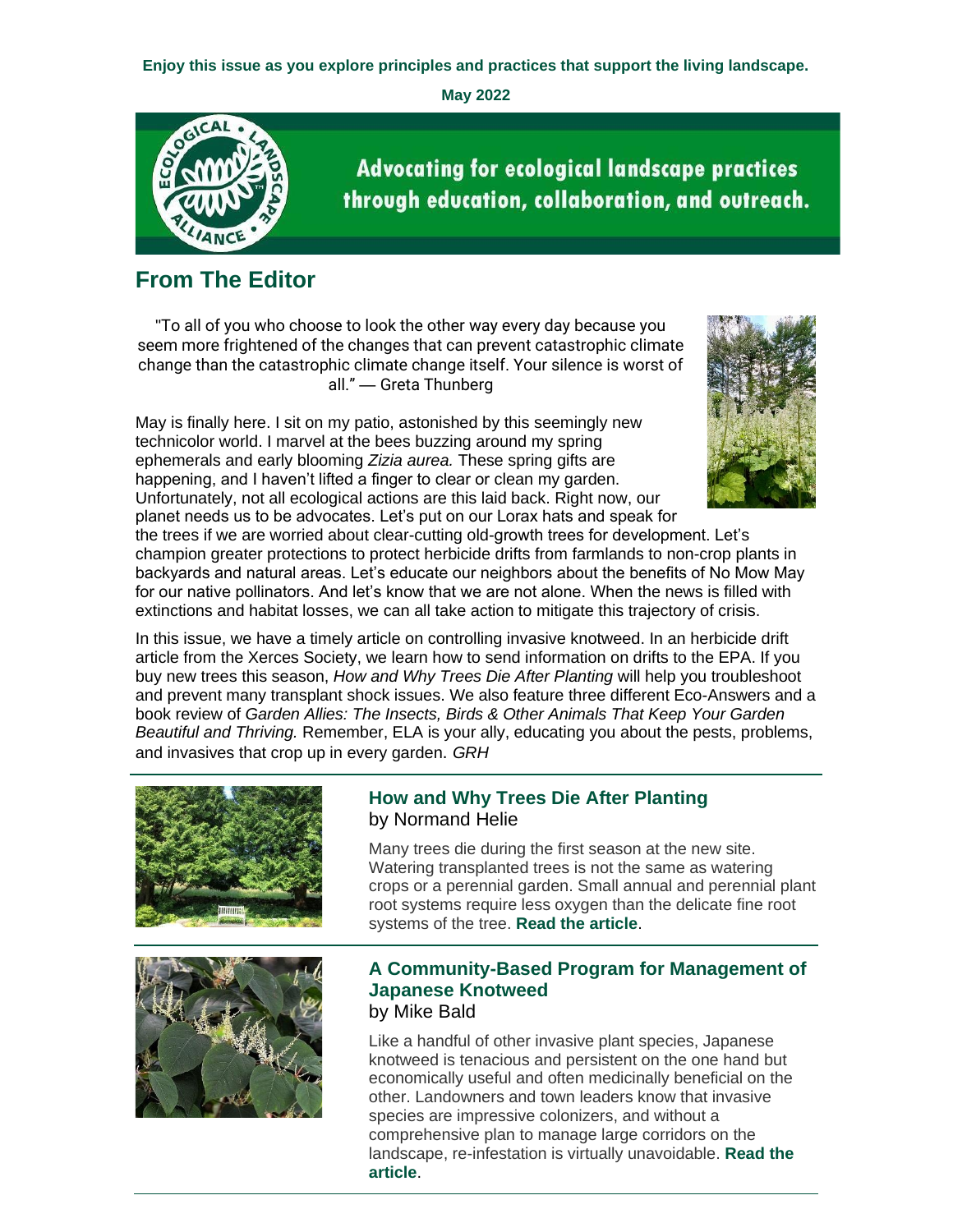

## **Herbicide Drift: How to Monitor and Report Damage to Wild Plants** by Emily May

As you watch backyard plants and trees green up and leaf out, it's also time to start observing those plants for symptoms of injury from herbicide drift. Over the past five years, many trees and broadleaf plants in backyards, farms, and natural areas across the Midwest have been injured by drift from volatile plant growth regulator herbicides. **[Read the article.](https://r20.rs6.net/tn.jsp?f=001_IfXVrcu6DhDHC4pZmx4Qz1HtOdLnMdEeBB92HCvgpSvzzVvtuzzhEN4l0IQ615L5aJVgwg2ZWWnyFUjThysFkqqfbwQNk69sGnDZYDuzFHtBPZ04AO0cuhXvzoFt6lkPEavL2LqgYH_-5sLcx3njDw5mJNR9Rp_iDWud2LqW3fOi-J_Ike4QE141PlhTaWvhB43Uow-m9XsYC8VQHakOGF2CQCE-P_dl6_XRwp0z-niUX-cGcs2sMXLy_RjliXE39uBY5S7cqvdXwOM0qRoug==&c=kKxh0GTS0Z66ScxW-a08U9RHpQt7RurTgQwjzn_tO1od5R1AfTFqYQ==&ch=fQmOyWa4e6_zjXYxrfqZcjEV0CWhik6ggvwBUNYQsA1HGOepIBZSBg==)**



## **Book Review Garden Allies: The Insects, Birds & Other Animals That Keep Your Garden Beautiful and Thriving** Written by Frederique Lavoipierre Reviewed by Molly Kerker

In *Garden Allies: The Insects, Birds & Other Animals That Keep Your Garden Beautiful and Thriving,* Frederique Lavoipierre encourages a perspective shift towards the critters in our gardens. Instead of considering garden inhabitants as good or bad, she encourages us to think of them in their ecological roles, with a food-web perspective. **[Read the review.](https://r20.rs6.net/tn.jsp?f=001_IfXVrcu6DhDHC4pZmx4Qz1HtOdLnMdEeBB92HCvgpSvzzVvtuzzhEN4l0IQ615LGM_AQTkwUAO8W7sOQ_f2gtwqVcEyR38Mw2zbgNkmEFR2xRpuf06WS2tu3A10LZhsH48nN_WVHgXA15fXS0gpLhzyC1gmdtjynLuHO8XapK_tzsR-crKip-IqyaNPvPgq-DthKoKIOY2A77gjP6zjWIu3iwNOZNg_&c=kKxh0GTS0Z66ScxW-a08U9RHpQt7RurTgQwjzn_tO1od5R1AfTFqYQ==&ch=fQmOyWa4e6_zjXYxrfqZcjEV0CWhik6ggvwBUNYQsA1HGOepIBZSBg==)**



## **Eco-Answers from the Pros Will Deer Repellent Repel Native Insects?**

I have deer that visit my property and need to use various deer repellents on my native plants. Does this repel the native insects that would like to chew on the leaves of these native plants? **[Read the Pro's Advice.](https://r20.rs6.net/tn.jsp?f=001_IfXVrcu6DhDHC4pZmx4Qz1HtOdLnMdEeBB92HCvgpSvzzVvtuzzhEN4l0IQ615LN2jYuD4YELuA1aM0KBr2IZK-0tckBxb9HNxMp7qkWuTcM_Bwilh5n9t8dKOCG5B5PhWIHyxYkEtV7eOIbU7CnduQtJuw9wQPxyZi3HiB_VlX8pIf-G8T5Vt4-ROaYGHGq_TWtSAJWd0ZF9hihs05cjr5VI3sVoP93W_n3U_w8JTIULNq_5VSRQ==&c=kKxh0GTS0Z66ScxW-a08U9RHpQt7RurTgQwjzn_tO1od5R1AfTFqYQ==&ch=fQmOyWa4e6_zjXYxrfqZcjEV0CWhik6ggvwBUNYQsA1HGOepIBZSBg==)**

### **Creating a Native Tree and Shrub Layer**

Which species of native trees and shrubs are best to plant next to one another to take advantage of and have them benefit the most from the sharing of their roots and fungi? **[Read the Pro's Advice.](https://r20.rs6.net/tn.jsp?f=001_IfXVrcu6DhDHC4pZmx4Qz1HtOdLnMdEeBB92HCvgpSvzzVvtuzzhEN4l0IQ615LboFxa8GxG7J7sDLttFx7MP9ZRuO3ovDPOCxVA-Rze43usAsHWY7Bxu5hJNoVCUV3dRtFrp7eQCCJgNq2fqFHrGVt5iQNTDa1abytjqCHQNeIEzeK3cifjahwfc0W4NwohdQPkIQrN3x6CeEx0nmku5UpSrk8QXDnKju6vsjUrhI=&c=kKxh0GTS0Z66ScxW-a08U9RHpQt7RurTgQwjzn_tO1od5R1AfTFqYQ==&ch=fQmOyWa4e6_zjXYxrfqZcjEV0CWhik6ggvwBUNYQsA1HGOepIBZSBg==)**

## **Replacing Runaway Ferns with Native Habitat**

I have a 35-year-old retaining wall running the length of my driveway behind my house. I would like to get rid of the ferns and plant something to attract birds/bees/etc. How can I do this without digging up and disturbing the soil sitting above the retaining wall? **[Read the Pro's Advice.](https://r20.rs6.net/tn.jsp?f=001_IfXVrcu6DhDHC4pZmx4Qz1HtOdLnMdEeBB92HCvgpSvzzVvtuzzhEN4l0IQ615LE6h72H9F_J8ATLRhuaO-bDYypuC4O6PjRv6hz59jeYjSdWiGO5TLHRolVFHWzy5CNc8yiOwyMJ5QMWVou9XygTk9be1cWCraXD6JObeLHX98nlRopFh5xBA3WiKcwPymJyXIRPaBDFhYyqcaP-myxfdHwQDPCCUogIS28CXASWU=&c=kKxh0GTS0Z66ScxW-a08U9RHpQt7RurTgQwjzn_tO1od5R1AfTFqYQ==&ch=fQmOyWa4e6_zjXYxrfqZcjEV0CWhik6ggvwBUNYQsA1HGOepIBZSBg==)**

ELA members have spent hundreds of hours learning the best ecological solutions to problems in the landscape. You can benefit from all that accumulated knowledge by posing a question to our experts. If you are stumped by a problem in your landscape or are looking for a second opinion on a potential solution, ask ELA's EcoPros. Send your question to **[office@ecolandscaping.org](mailto:office@ecolandscaping.org)**. And if you need additional help, refer to the listing of **[ELA](https://r20.rs6.net/tn.jsp?f=001_IfXVrcu6DhDHC4pZmx4Qz1HtOdLnMdEeBB92HCvgpSvzzVvtuzzhKfNaNzU4TyLqoz20h433bvH11SijCaxqktQzxFCquESizQS2_pN_CBd9vJmx6wehluePnN8PdyLHJiQP9Sl9otDz8WgO2n4NO80DJYDMTJYiAB2zkE8wH-C3QBoMGMsdA==&c=kKxh0GTS0Z66ScxW-a08U9RHpQt7RurTgQwjzn_tO1od5R1AfTFqYQ==&ch=fQmOyWa4e6_zjXYxrfqZcjEV0CWhik6ggvwBUNYQsA1HGOepIBZSBg==)  [Professionals](https://r20.rs6.net/tn.jsp?f=001_IfXVrcu6DhDHC4pZmx4Qz1HtOdLnMdEeBB92HCvgpSvzzVvtuzzhKfNaNzU4TyLqoz20h433bvH11SijCaxqktQzxFCquESizQS2_pN_CBd9vJmx6wehluePnN8PdyLHJiQP9Sl9otDz8WgO2n4NO80DJYDMTJYiAB2zkE8wH-C3QBoMGMsdA==&c=kKxh0GTS0Z66ScxW-a08U9RHpQt7RurTgQwjzn_tO1od5R1AfTFqYQ==&ch=fQmOyWa4e6_zjXYxrfqZcjEV0CWhik6ggvwBUNYQsA1HGOepIBZSBg==)**.

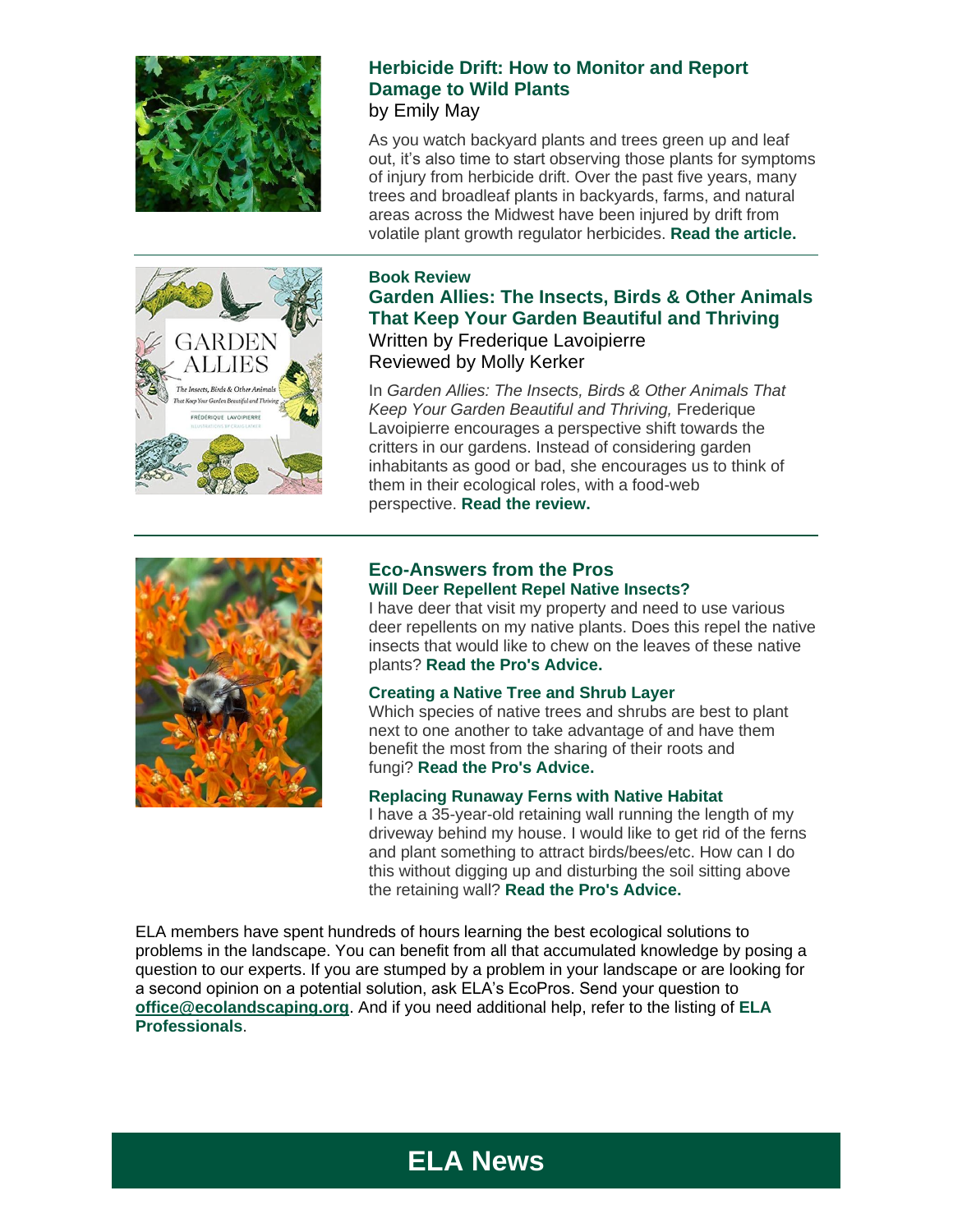# **Share Your Expertise!**

As ELA begins scheduling fall and winter virtual conferences, we're reaching out to our community for speakers. Our members have thousands of years of combined experience designing, developing, and maintaining all manner of ecological landscapes. If you have an ecological expertise or field experience, consider sharing with the ELA audience. We seek speakers on a great variety of topics, and ELA programs are geared to audiences at all levels, from general gardener to advanced professional. If you have a topic you'd like to present with ELA, take a minute to let us know by providing a little information. **[Click here](https://r20.rs6.net/tn.jsp?f=001_IfXVrcu6DhDHC4pZmx4Qz1HtOdLnMdEeBB92HCvgpSvzzVvtuzzhOIImsV7-f6mXHnmEG-rzPWKNGJd5SIAUq6xoiBgtvaFH-xPF-BL9tF4HE9wM2Qzbz1M5bC2LlzG9iKIc_vx480UrmnQMoLRu6uGd19hwHQ125Ha12k4PRJLOorgBB0qb9DlagOZAlhBLKGkCEiOYQQ=&c=kKxh0GTS0Z66ScxW-a08U9RHpQt7RurTgQwjzn_tO1od5R1AfTFqYQ==&ch=fQmOyWa4e6_zjXYxrfqZcjEV0CWhik6ggvwBUNYQsA1HGOepIBZSBg==)** to submit a proposal. If you aren't a speaker, but you heard a great talk recently, we'd like to hear about that, too. Just send an email to **[office@ecolandscaping.org](mailto:office@ecolandscaping.org)**.

## **Enjoy all the ELA Membership Benefits - including free and discounted events. [Become a Member!](https://r20.rs6.net/tn.jsp?f=001_IfXVrcu6DhDHC4pZmx4Qz1HtOdLnMdEeBB92HCvgpSvzzVvtuzzhCnyyUZa2BBdvwGJMZoi3UT2_qvzkyoxBaftWLoqK1T6zJ26L5-pAj1bUUwd0XhYgLuiqfsMXqS-kv9PEIe3UJfKMgNfVSdD3-fB5_FYOSq0vkYmna67iaI=&c=kKxh0GTS0Z66ScxW-a08U9RHpQt7RurTgQwjzn_tO1od5R1AfTFqYQ==&ch=fQmOyWa4e6_zjXYxrfqZcjEV0CWhik6ggvwBUNYQsA1HGOepIBZSBg==)**

## **It's easy to support ELA year round when you shop on Amazon. Sign Up with [Amazon Smile!](https://r20.rs6.net/tn.jsp?f=001_IfXVrcu6DhDHC4pZmx4Qz1HtOdLnMdEeBB92HCvgpSvzzVvtuzzhBnM64Zud2A_bIn0z7zNmusi0qvMYA9EJpTMXhXHnh30R7OWT7TvItuPq1zRFSUrf5xpWmik00Y2PdehBRMyaToLWL0FyqMi8fsUBjxZYGAnf6JjQsl4L0k=&c=kKxh0GTS0Z66ScxW-a08U9RHpQt7RurTgQwjzn_tO1od5R1AfTFqYQ==&ch=fQmOyWa4e6_zjXYxrfqZcjEV0CWhik6ggvwBUNYQsA1HGOepIBZSBg==)**

It takes just a minute to sign up and start using smile.amazon.com for your shopping.

# **Featured Conference Sponsors**





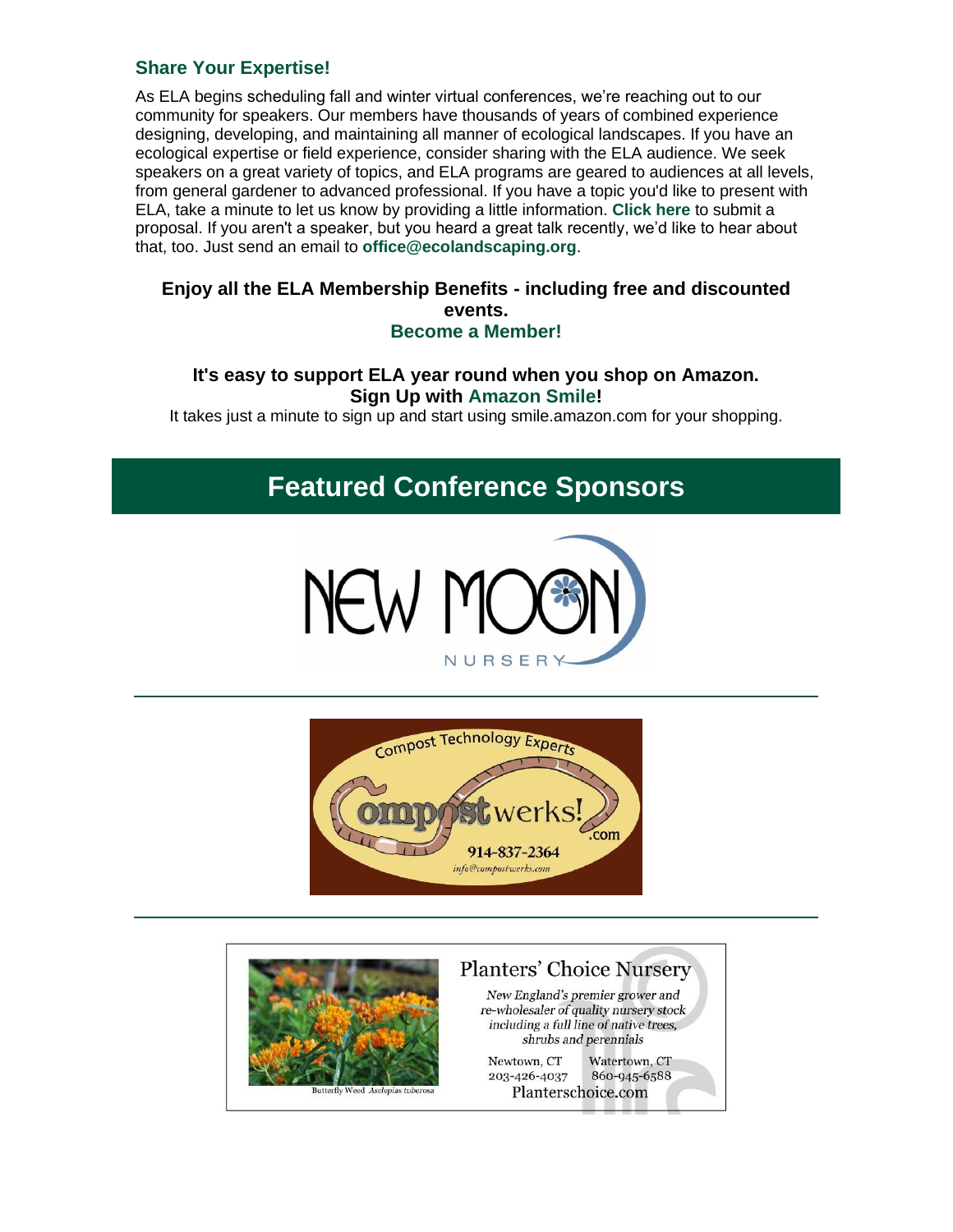

# **Gleanings**

### **Saving the World's Threatened Trees**

*The State of the World's Trees*, published in September 2021, shares the results of the Global Tree Assessment – the first conservation audit of most of the world's nearly sixty thousand species. The results show that 30 percent of all tree species – more than 17,500 species – are threatened with extinction. Read more at **[Harvard Arnold](https://r20.rs6.net/tn.jsp?f=001_IfXVrcu6DhDHC4pZmx4Qz1HtOdLnMdEeBB92HCvgpSvzzVvtuzzhEN4l0IQ615L-v1dO1geaTF2FIvlDFvVj34MNT7flQDcGv5TdyOKt8pw1YCMqFWGcJMib_oVGXeiu956PHTzUekU84_pMgmSdrH-yYY2huyyJRJJZTYWaE7frHv3DPnFwquinXQyjIIxRzGsVz2vUkZRiySY7UGYMw==&c=kKxh0GTS0Z66ScxW-a08U9RHpQt7RurTgQwjzn_tO1od5R1AfTFqYQ==&ch=fQmOyWa4e6_zjXYxrfqZcjEV0CWhik6ggvwBUNYQsA1HGOepIBZSBg==)  [Arboretum](https://r20.rs6.net/tn.jsp?f=001_IfXVrcu6DhDHC4pZmx4Qz1HtOdLnMdEeBB92HCvgpSvzzVvtuzzhEN4l0IQ615L-v1dO1geaTF2FIvlDFvVj34MNT7flQDcGv5TdyOKt8pw1YCMqFWGcJMib_oVGXeiu956PHTzUekU84_pMgmSdrH-yYY2huyyJRJJZTYWaE7frHv3DPnFwquinXQyjIIxRzGsVz2vUkZRiySY7UGYMw==&c=kKxh0GTS0Z66ScxW-a08U9RHpQt7RurTgQwjzn_tO1od5R1AfTFqYQ==&ch=fQmOyWa4e6_zjXYxrfqZcjEV0CWhik6ggvwBUNYQsA1HGOepIBZSBg==)**.

### **Skills for Bees in Scotland's Cairngorms**

A three-year project (November 2021 – October 2024), Skills for Bees: Scotland, will provide training opportunities and mentoring to communities in the Cairngorms, enabling them to contribute valuable data and help us understand how bumblebees are faring in a vast but traditionally under-recorded area of Scotland. Read more at **[Bumblebee Conservation Trust](https://r20.rs6.net/tn.jsp?f=001_IfXVrcu6DhDHC4pZmx4Qz1HtOdLnMdEeBB92HCvgpSvzzVvtuzzhEN4l0IQ615LrtBXeCsdEemyGH2mfb9TAcgNcBnbqxnDVcESf92Y5WN7LOOysN52Q6MMjfUZdxNVivUSKvfkqwQ-1l8Z9Hop74MTMB7cmqQ-Fxw9Puq_QA7n1zqejg7WWn59cxDe_6XSWHuuSeQaEzg=&c=kKxh0GTS0Z66ScxW-a08U9RHpQt7RurTgQwjzn_tO1od5R1AfTFqYQ==&ch=fQmOyWa4e6_zjXYxrfqZcjEV0CWhik6ggvwBUNYQsA1HGOepIBZSBg==)**.



### **Birds inspire Art, Awe, and Action**

The Aviary is an evolution of *The Illustrated Aviary*, which ran from 2013 to 2021 and invited artists to reinterpret John James Audubon's original watercolors through their own unique style. In its new iteration, we've widened the series to include artists in any medium who are motivated to educate and inspire people to take action on behalf of birds. Read more at **[Audubon](https://r20.rs6.net/tn.jsp?f=001_IfXVrcu6DhDHC4pZmx4Qz1HtOdLnMdEeBB92HCvgpSvzzVvtuzzhEN4l0IQ615LWS8dnFvEhCAW3ZD9PsQG4v4maY876Ppc5wbch6kTlRTS6T3BtZOeLGKdwCVUdpF0pb8I1W32fVhftILy5uNQhNVRl1iVCgZdaJJsSUylmCc=&c=kKxh0GTS0Z66ScxW-a08U9RHpQt7RurTgQwjzn_tO1od5R1AfTFqYQ==&ch=fQmOyWa4e6_zjXYxrfqZcjEV0CWhik6ggvwBUNYQsA1HGOepIBZSBg==)**.

### **Noticing What's Going On**

We've grown up in a prairie-dismissive world, and to remedy the idea that not much happens in grasslands, we can get up close and see what's happening beneath our very noses. But, as I often forget when exploring, there's a world equally as vast and potentially even more mysterious beneath our feet. Read more at **[The Prairie Ecologist](https://r20.rs6.net/tn.jsp?f=001_IfXVrcu6DhDHC4pZmx4Qz1HtOdLnMdEeBB92HCvgpSvzzVvtuzzhEN4l0IQ615LhifiaaMm0GXTPrYTSFA8KBImKLlgBH7q0c-IqcZ-K7xXhzMkvYUukoiBf_t-hjaVce6m7weHtFC-YU2gZNK_oNoR-JTX-i357E4O4UpRKG9cTzuoCsM2JK6ohdl_GYJuSE7bvUt09soaJn2PO-0lGiX2uhNIRZGH_2lA_v3XqkbBe0CN48PScDynAVP3kfWll2RnJA2-DW2wIdyLCt97LQ==&c=kKxh0GTS0Z66ScxW-a08U9RHpQt7RurTgQwjzn_tO1od5R1AfTFqYQ==&ch=fQmOyWa4e6_zjXYxrfqZcjEV0CWhik6ggvwBUNYQsA1HGOepIBZSBg==)**.

### **Navigating Nurseries this Spring**

A significant challenge for local garden centers with regional horticultural experience is that big-box stores have cut their profit margins and have jumped into the market with cheap plants. Across the country, from the steamy South to the cool North and the arid West, the same mass-produced plants are offered for sale with no hint of their place of origin. Read more a[t](https://r20.rs6.net/tn.jsp?f=001_IfXVrcu6DhDHC4pZmx4Qz1HtOdLnMdEeBB92HCvgpSvzzVvtuzzhEN4l0IQ615L-K653ZQpbQ4VphT6bF2A0z2gYC3uFq7qI-WwZobmi8uwlOi7zmBpwoZndEoXAOkDB1cp20wgwOutVkovf1SNlA__VH4slGi1Gv5i-LtjEgRJWM-NW5YUMA31DBJRNwKI8Gpv0K0GX713p5XIX0-B0SrE7AFIdEmhdFL_o5IIUnk=&c=kKxh0GTS0Z66ScxW-a08U9RHpQt7RurTgQwjzn_tO1od5R1AfTFqYQ==&ch=fQmOyWa4e6_zjXYxrfqZcjEV0CWhik6ggvwBUNYQsA1HGOepIBZSBg==) **[Wild Seed Project](https://r20.rs6.net/tn.jsp?f=001_IfXVrcu6DhDHC4pZmx4Qz1HtOdLnMdEeBB92HCvgpSvzzVvtuzzhEN4l0IQ615L-K653ZQpbQ4VphT6bF2A0z2gYC3uFq7qI-WwZobmi8uwlOi7zmBpwoZndEoXAOkDB1cp20wgwOutVkovf1SNlA__VH4slGi1Gv5i-LtjEgRJWM-NW5YUMA31DBJRNwKI8Gpv0K0GX713p5XIX0-B0SrE7AFIdEmhdFL_o5IIUnk=&c=kKxh0GTS0Z66ScxW-a08U9RHpQt7RurTgQwjzn_tO1od5R1AfTFqYQ==&ch=fQmOyWa4e6_zjXYxrfqZcjEV0CWhik6ggvwBUNYQsA1HGOepIBZSBg==)**.

### **For Gen Z, Climate Change Is a Heavy Emotional Burden**

Britt Wray is a leading researcher on the mental health impact of climate change. In an e360 interview, she talks about the rise of climate anxiety in young people, how social media exacerbates this trend, and why distress about the climate crisis can spur positive change. Read more at **[Yale Environment 360](https://r20.rs6.net/tn.jsp?f=001_IfXVrcu6DhDHC4pZmx4Qz1HtOdLnMdEeBB92HCvgpSvzzVvtuzzhEN4l0IQ615LZXIFLNWjXNa8dk5b0i2590gDnDWbJYclDVH5F3jfS93zPpEjqXQcOpfqWnW1_ijqx6BGjNSpJeXZ1-JkCSLOhZXmO_gDXrRRDV1mBhhod_Q6eDfiKrPAaRYEEtYBKKB6X0jMUTdZmOuFkW1f077DpUtbidxpeXBE&c=kKxh0GTS0Z66ScxW-a08U9RHpQt7RurTgQwjzn_tO1od5R1AfTFqYQ==&ch=fQmOyWa4e6_zjXYxrfqZcjEV0CWhik6ggvwBUNYQsA1HGOepIBZSBg==)**.

### **No Mow May**

Thousands of people participate in Plantlife's annual Every Flower Counts (EFC) citizen science survey, the largest ever study of garden lawns in the UK. The charity says the results show a "radical shift in attitudes towards lawn management is underway." It says 78.8% of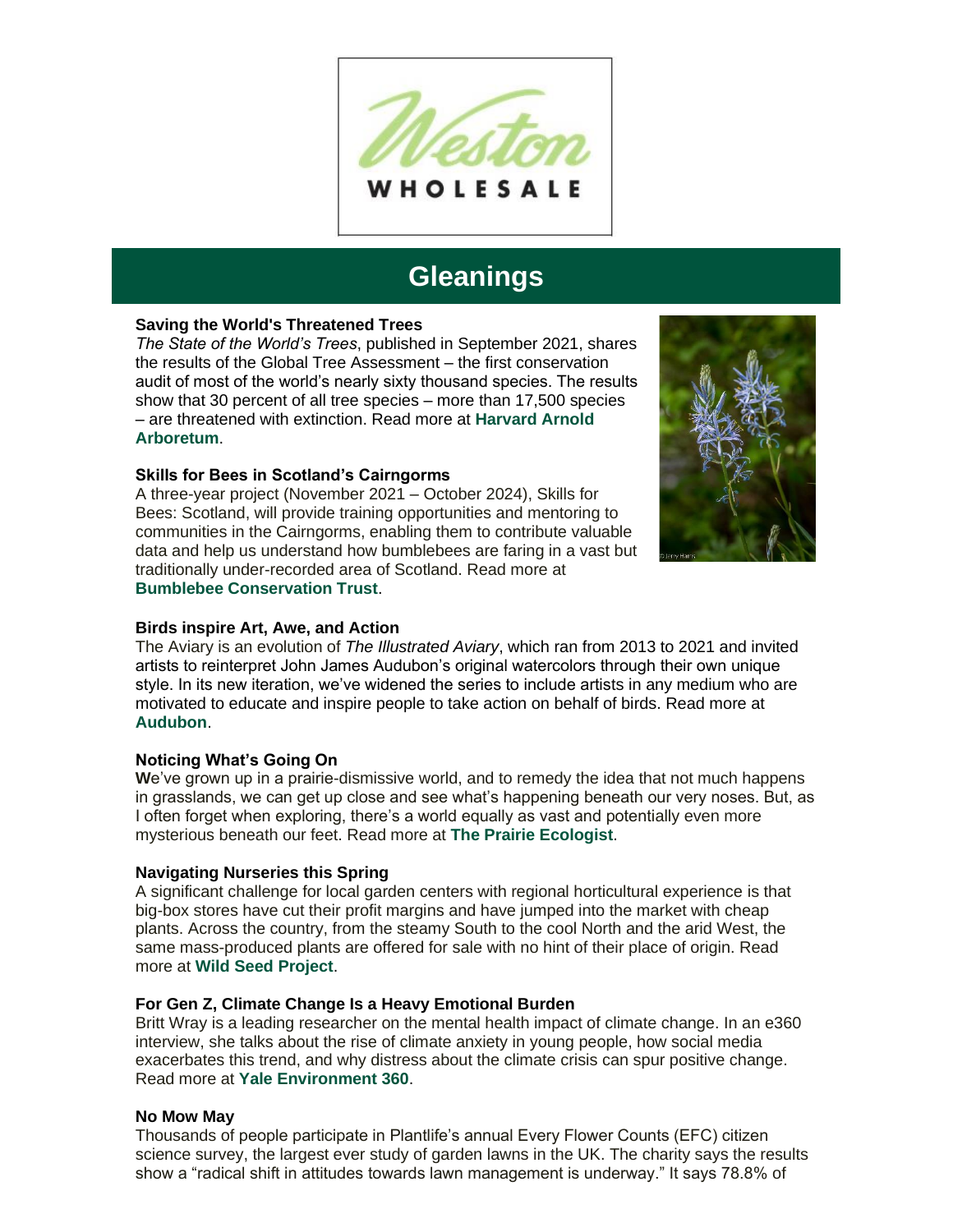2,157 EFC participants last year did not mow for a month before taking part in the survey, an increase from 33.6% in 2019. Read more at **[The Guardian](https://r20.rs6.net/tn.jsp?f=001_IfXVrcu6DhDHC4pZmx4Qz1HtOdLnMdEeBB92HCvgpSvzzVvtuzzhEN4l0IQ615LO1iUJhS3sM7Xv9lNUGgjR3qUCxvkegX-cY4fplwqIVg0Ya5MUD8foEZE63-Bgciha26Sm53BqJA9T2TnFgfw3OoPf4aOq_o1DQ6yWb-WZWLSg2FRfS1jnv52qrDXkTEIkowZWI8zEeCFaREkXhYz__GU-fztbatBbaR9DEtlK0GIc4-fghAangIqex2LGtIPoPATZqjeYU0=&c=kKxh0GTS0Z66ScxW-a08U9RHpQt7RurTgQwjzn_tO1od5R1AfTFqYQ==&ch=fQmOyWa4e6_zjXYxrfqZcjEV0CWhik6ggvwBUNYQsA1HGOepIBZSBg==)**.

#### **Superbloom in Tower of London**

This summer, a visit to the Tower of London will be even more special as we celebrate the Platinum Jubilee year of HM The Queen. Over 20 million seeds have been sown in the famous moat which will develop and morph over the course of the summer. The Tower's superbloom is the first stage of a legacy project that will turn the moat permanently into the biggest resource for bees and other pollinators in central London. Read more at **[Historic](https://r20.rs6.net/tn.jsp?f=001_IfXVrcu6DhDHC4pZmx4Qz1HtOdLnMdEeBB92HCvgpSvzzVvtuzzhEN4l0IQ615LaOVPdwfjYB4R0sK0iHkcF2tXP53PPDORgdSTQwEo7-n2EqAQ0zQT139EPe_O3ZCgd8uO0MS3UJtbhgTI5uR3Caghr4QNNF-HYyBmf6-NA8kZQdLNOBbJK0Y4AL-kKanzVk57sbpllcNcLYAm5CB1VgKrxFHJeT9-3WLbT9JLwUVG0Qz5LP976w==&c=kKxh0GTS0Z66ScxW-a08U9RHpQt7RurTgQwjzn_tO1od5R1AfTFqYQ==&ch=fQmOyWa4e6_zjXYxrfqZcjEV0CWhik6ggvwBUNYQsA1HGOepIBZSBg==)  [Royal Palaces.](https://r20.rs6.net/tn.jsp?f=001_IfXVrcu6DhDHC4pZmx4Qz1HtOdLnMdEeBB92HCvgpSvzzVvtuzzhEN4l0IQ615LaOVPdwfjYB4R0sK0iHkcF2tXP53PPDORgdSTQwEo7-n2EqAQ0zQT139EPe_O3ZCgd8uO0MS3UJtbhgTI5uR3Caghr4QNNF-HYyBmf6-NA8kZQdLNOBbJK0Y4AL-kKanzVk57sbpllcNcLYAm5CB1VgKrxFHJeT9-3WLbT9JLwUVG0Qz5LP976w==&c=kKxh0GTS0Z66ScxW-a08U9RHpQt7RurTgQwjzn_tO1od5R1AfTFqYQ==&ch=fQmOyWa4e6_zjXYxrfqZcjEV0CWhik6ggvwBUNYQsA1HGOepIBZSBg==)** 

#### **Support Spring Pollinators: Think Big**

How can you support pollinators in April and May? Think big. Plant native flowering shrubs or trees. In New England, you'll be hard-pressed to find better forage for insects than these woody plants. Not only do these larger plants produce copious amounts of flowers, but they are often important host plants for caterpillars of moths and butterflies. Read more at **[Tufts](https://r20.rs6.net/tn.jsp?f=001_IfXVrcu6DhDHC4pZmx4Qz1HtOdLnMdEeBB92HCvgpSvzzVvtuzzhEN4l0IQ615LynYoHuN5n2SVCPxc5ZyQqyYaaSfq_7u2yfc8sKenFZGO4VsUPKInnBQKcanjejQYaWbSTRPPc_5SZkqZR6544Gn5gts7kQ6mnOpKc8eP5ki26ng2Y1dqWrTAOuORho12jNRCADXImIlfAKC7D32vcDay_sK3YLFQ7zP4a-owMds=&c=kKxh0GTS0Z66ScxW-a08U9RHpQt7RurTgQwjzn_tO1od5R1AfTFqYQ==&ch=fQmOyWa4e6_zjXYxrfqZcjEV0CWhik6ggvwBUNYQsA1HGOepIBZSBg==)  [Pollinator Initiative](https://r20.rs6.net/tn.jsp?f=001_IfXVrcu6DhDHC4pZmx4Qz1HtOdLnMdEeBB92HCvgpSvzzVvtuzzhEN4l0IQ615LynYoHuN5n2SVCPxc5ZyQqyYaaSfq_7u2yfc8sKenFZGO4VsUPKInnBQKcanjejQYaWbSTRPPc_5SZkqZR6544Gn5gts7kQ6mnOpKc8eP5ki26ng2Y1dqWrTAOuORho12jNRCADXImIlfAKC7D32vcDay_sK3YLFQ7zP4a-owMds=&c=kKxh0GTS0Z66ScxW-a08U9RHpQt7RurTgQwjzn_tO1od5R1AfTFqYQ==&ch=fQmOyWa4e6_zjXYxrfqZcjEV0CWhik6ggvwBUNYQsA1HGOepIBZSBg==)**.

#### **Improvements Still Needed in Lawn Care**

Despite improving products and a growing ecological consciousness, Rhode Island lawns are still awash in fertilizer and chemicals. What harm this causes depends on who is asked, but it's generally agreed that there have been quantum improvements since Rachel Carson's *Silent Spring* era when straight carcinogens were sloppily applied by the metric ton. Read more at **[Eco Rhode Island](https://r20.rs6.net/tn.jsp?f=001_IfXVrcu6DhDHC4pZmx4Qz1HtOdLnMdEeBB92HCvgpSvzzVvtuzzhEN4l0IQ615LkMIxk606j9KTMWrykWfzM4AKEeLmEC0n7Uum8w90GvZhMPrwnEjwDdSvHS2lL5DHhb7ziWBw9kPWuKbDDLhf8JQoKnTp0wemBmiRIAVIQvxcnThV-R43YOB0mV5bnyzzaWz3LacN3VfwrGGBsypjuISZvdcE_sLex1avGgz5ViNiG0C3MzzrfQ==&c=kKxh0GTS0Z66ScxW-a08U9RHpQt7RurTgQwjzn_tO1od5R1AfTFqYQ==&ch=fQmOyWa4e6_zjXYxrfqZcjEV0CWhik6ggvwBUNYQsA1HGOepIBZSBg==)**.

#### **Bringing Controlled Burns**

For millennia, North American ecosystems benefited from fire, set mainly by Indigenous people. Now, a movement is growing, particularly in the eastern U.S., to reintroduce controlled burns to forests and grasslands and restore the role of fire in creating biodiverse landscapes. Read more at **[Yale Environment 360](https://r20.rs6.net/tn.jsp?f=001_IfXVrcu6DhDHC4pZmx4Qz1HtOdLnMdEeBB92HCvgpSvzzVvtuzzhEN4l0IQ615LDTLT9o2Oof7xDMDLxBYgr5PgR1nsZtB6aHHS2tsXRuAuZFR1nBDxN1zec0bIGL9QYuIUoe2SMrLbV2AsgLTscIZflfS8hnk3e_uxCeJVUHyI72-8iZO9HXQqkjOSMS2By02iwQC4bJccgeBK5F3_bH74PUqB572_3L3h4fS7UQE=&c=kKxh0GTS0Z66ScxW-a08U9RHpQt7RurTgQwjzn_tO1od5R1AfTFqYQ==&ch=fQmOyWa4e6_zjXYxrfqZcjEV0CWhik6ggvwBUNYQsA1HGOepIBZSBg==)**.

#### **Developer Buys 10,000 Suns Property**

An empty parcel of land on the city's East Side that has burst with sunflowers every August for the past six summers as part of an art project will remain fallow this year. The parcel of land that hosted 10,000 Suns has been sold to a developer with plans to build a mixed-use apartment building. Read more at **[Eco Rhode Island](https://r20.rs6.net/tn.jsp?f=001_IfXVrcu6DhDHC4pZmx4Qz1HtOdLnMdEeBB92HCvgpSvzzVvtuzzhEN4l0IQ615LjWTZome1PAiXa5e__a7Yu0YP4IzYFjqiPYDc8IZQRJ3-HTF9WMSJlo11DHUEMSqRAk8FN0lg4HLgJ3Ih-GL4XEJ59IEU86M0NuxyXbDdhtXndRugPbIGz7KZ-Z2pRoBpckyQ-7MXtO9dgznCNfOFCdlNcDkzLWU8rHrWM1aZlq1T80TWSFjKMg==&c=kKxh0GTS0Z66ScxW-a08U9RHpQt7RurTgQwjzn_tO1od5R1AfTFqYQ==&ch=fQmOyWa4e6_zjXYxrfqZcjEV0CWhik6ggvwBUNYQsA1HGOepIBZSBg==)**.

#### **Are Nature-Based Solutions on Climate Being Overlooked?**

**N**ature-based initiatives, such as planting mangroves and revitalizing wetlands, have proven effective in making communities more resilient to climate change. But international funding has shortchanged such solutions in favor of more costly and less efficient engineering projects. Read more at **[Yale Environment 360](https://r20.rs6.net/tn.jsp?f=001_IfXVrcu6DhDHC4pZmx4Qz1HtOdLnMdEeBB92HCvgpSvzzVvtuzzhEN4l0IQ615LNqBoV1C5K-6Wi5yjECkJ9_GkcNxm_PzmlFq1BD_NoHGhEzArrx0SkeP2huOMpssBD_pDM4q3ehYB_ym6Jo1RfQ0b9MxtTGpdHo8n0MYsP06GFzgUhJQhFy9BdrDwPphrlyUt-z9nJbLjyMoQalMLCke7f8ju06uKj58xfQlNAKw=&c=kKxh0GTS0Z66ScxW-a08U9RHpQt7RurTgQwjzn_tO1od5R1AfTFqYQ==&ch=fQmOyWa4e6_zjXYxrfqZcjEV0CWhik6ggvwBUNYQsA1HGOepIBZSBg==)**.

#### **Shop Your Garden First**

Instead of making a trip to the nursery, why not shop your yard first. Armed with a Japanese weeding knife and my favorite trowel, I'm currently shopping in my own garden, as I do each spring, carefully scouting for the raw material of more cohesive, eye-catching beds and borders – all at no charge. Read more at **[The New York Times](https://r20.rs6.net/tn.jsp?f=001_IfXVrcu6DhDHC4pZmx4Qz1HtOdLnMdEeBB92HCvgpSvzzVvtuzzhEN4l0IQ615L1mJEX4HSLjirRo00w4d2sf_-7TArqrYD7zxkjimG9ivCrv9nOItgSghKETSnvWRlRCYpkgr7016h7v-x6JBs-RjYJKWhoBQSuNAtlvYYH5IVZhHJ0gjmbYwteLML7Kjgv6cLa7pyIcu5nCDEs9keK3h-HznHfxg_Kfby-m5T2Tc=&c=kKxh0GTS0Z66ScxW-a08U9RHpQt7RurTgQwjzn_tO1od5R1AfTFqYQ==&ch=fQmOyWa4e6_zjXYxrfqZcjEV0CWhik6ggvwBUNYQsA1HGOepIBZSBg==)**.

### **Organic Farming Podcast**

If you care about food, where it comes from, and how it's grown, check out this podcast series on organic farming, sustainability, and equitable food systems. Brought to you by the Massachusetts chapter of the Northeast Organic Farming Association (NOFA/Mass). Read more at **[NOFA Podcast](https://r20.rs6.net/tn.jsp?f=001_IfXVrcu6DhDHC4pZmx4Qz1HtOdLnMdEeBB92HCvgpSvzzVvtuzzhEN4l0IQ615LhO6WoJMIYfoSzc9w3WccE0RXpN-DdUpUNoYoW6ZlxzLO_m0HsP0DBu9rWEf-v0JLzi1TUjZ2ezer9uwMILSv-7lPrVbvrKxh&c=kKxh0GTS0Z66ScxW-a08U9RHpQt7RurTgQwjzn_tO1od5R1AfTFqYQ==&ch=fQmOyWa4e6_zjXYxrfqZcjEV0CWhik6ggvwBUNYQsA1HGOepIBZSBg==)**.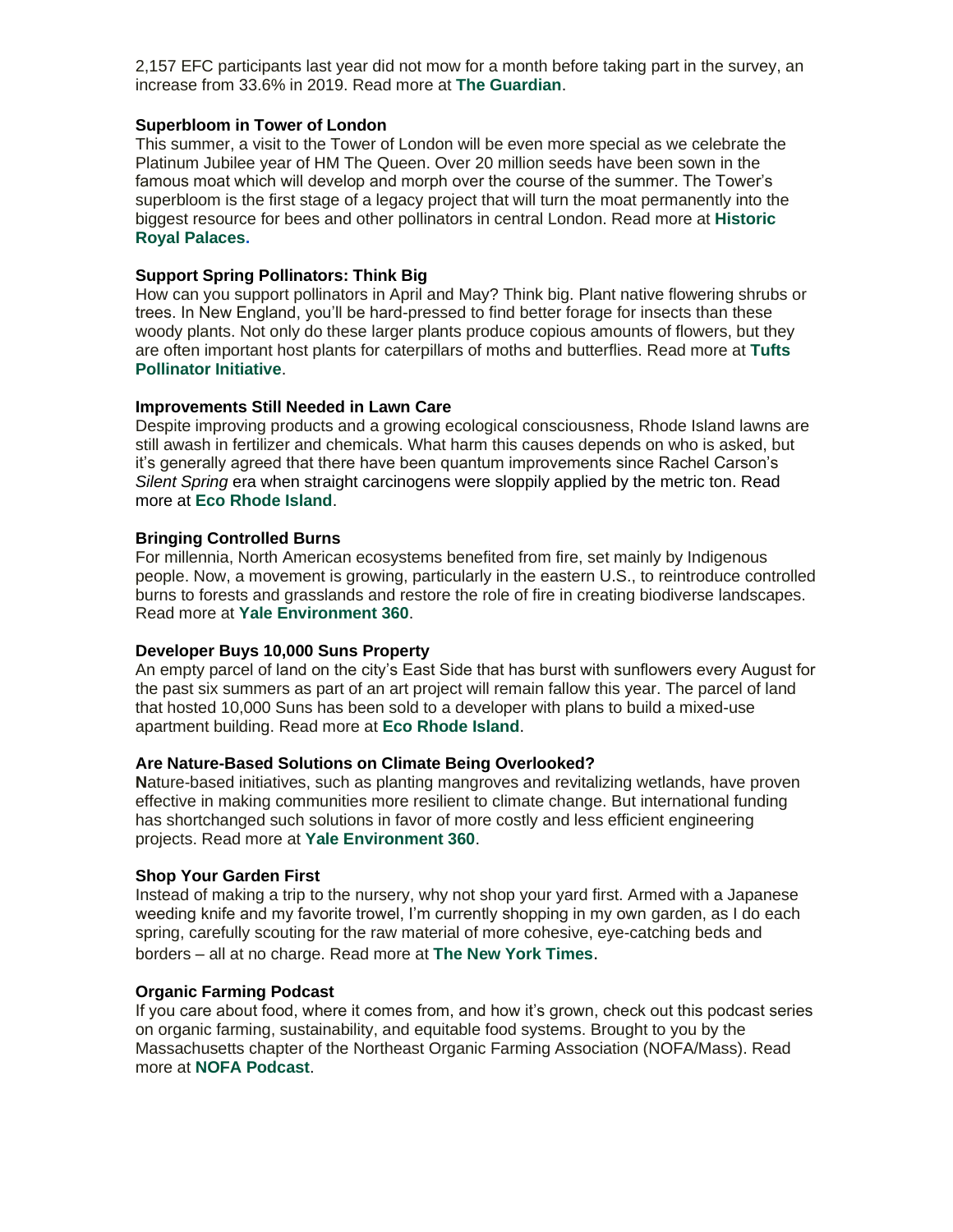# **Events to Note**

## **Events to Note (listings indicate local time unless otherwise noted)**

Many events continue to be held online; check with organizations to confirm the most up-todate information.

#### **May**

May 20 **[Savor the Season: Foraging for Plants in Spring](https://r20.rs6.net/tn.jsp?f=001_IfXVrcu6DhDHC4pZmx4Qz1HtOdLnMdEeBB92HCvgpSvzzVvtuzzhEN4l0IQ615LtchUHEWHlaUP_TAaFS56Y2iP_-gTZyTZTZaWyBkQOfm0yLsNWfxDmo0-Bu71hcGoL0T5RCTf7PJ8DH_8298Ku-dztTTc26Hj8VeEixHio5JqkI8w-jX3xYdICY9lkey2Ng9maRX3LDFEVfmjcxw6N8twoTnsEH3DHIYHkdo93hQ=&c=kKxh0GTS0Z66ScxW-a08U9RHpQt7RurTgQwjzn_tO1od5R1AfTFqYQ==&ch=fQmOyWa4e6_zjXYxrfqZcjEV0CWhik6ggvwBUNYQsA1HGOepIBZSBg==)**; 12:00-1:00pm ET.

May 21 **[Growing Fun Vining Vegetables the Easy Way](https://r20.rs6.net/tn.jsp?f=001_IfXVrcu6DhDHC4pZmx4Qz1HtOdLnMdEeBB92HCvgpSvzzVvtuzzhEN4l0IQ615LprjpudpkeLgQWkiTWA_Wt-fcD6_VSfqS0p2FgbewoT0MslnmCNWNFXuOAV5PR-XPzvbrINDKz6CfkViDTtKnthD3Vz_6NNB2P-v0kYHi-vM=&c=kKxh0GTS0Z66ScxW-a08U9RHpQt7RurTgQwjzn_tO1od5R1AfTFqYQ==&ch=fQmOyWa4e6_zjXYxrfqZcjEV0CWhik6ggvwBUNYQsA1HGOepIBZSBg==)**; Keene, NH; 10:00am.

May 21 **[Birds and Bees: Real Talk on Native Plant Pollination](https://r20.rs6.net/tn.jsp?f=001_IfXVrcu6DhDHC4pZmx4Qz1HtOdLnMdEeBB92HCvgpSvzzVvtuzzhEN4l0IQ615LAOUcZDzYJV37TUYFpW2iWJT65UKNjQ680XlU_giny95Int4l0GfJksxqNQejU06GgKaa0AlbH8y-T6vKPxvxeS6-fXw0ZBdwEQyNeTaLLPIgMQ2HGDKba5Hhf5JyDgWJ&c=kKxh0GTS0Z66ScxW-a08U9RHpQt7RurTgQwjzn_tO1od5R1AfTFqYQ==&ch=fQmOyWa4e6_zjXYxrfqZcjEV0CWhik6ggvwBUNYQsA1HGOepIBZSBg==)**; Stockbridge, MA; 11:00am-12:00pm.

May 24 **[Landscape Pest and Problems Walkabout: Diseases and Weeds](https://r20.rs6.net/tn.jsp?f=001_IfXVrcu6DhDHC4pZmx4Qz1HtOdLnMdEeBB92HCvgpSvzzVvtuzzhPq3DgJ1btVlBtc0k2hs7UlyHCI_E_abqAj66t6pKGj1k29jv_WvmrXJKFTmBgIjS4-JkWB38jV_eBOVshTD3u6eb6M1hlJSq-DK8fpVOkYOEG2YbE9Z0h-rtiz_m1AX_KohbxvNdKYIoNf3SUbqNikh-hjQJ18-MNyYhuM_7jZ6PWZMCIJQhII=&c=kKxh0GTS0Z66ScxW-a08U9RHpQt7RurTgQwjzn_tO1od5R1AfTFqYQ==&ch=fQmOyWa4e6_zjXYxrfqZcjEV0CWhik6ggvwBUNYQsA1HGOepIBZSBg==)**; Jamaica Plain, MA; 4:00-6:00pm.

May 26 **[Earth Equity and Design for Freedom Landscapes Forum](https://r20.rs6.net/tn.jsp?f=001_IfXVrcu6DhDHC4pZmx4Qz1HtOdLnMdEeBB92HCvgpSvzzVvtuzzhEN4l0IQ615LnV507E2Alo40nnIzkpQFjBQpT_N8OupZQXLH6zbyRvh2iKWwul2_C1I-oERzUra3tRy88OrRfTQR-c1G7GlkzIv7GdNewLJ1SUNWBdjmbFG9K4oDXxlpNN3EGJx5lz9MmunmMwdU8YY=&c=kKxh0GTS0Z66ScxW-a08U9RHpQt7RurTgQwjzn_tO1od5R1AfTFqYQ==&ch=fQmOyWa4e6_zjXYxrfqZcjEV0CWhik6ggvwBUNYQsA1HGOepIBZSBg==)**; Grace Farms, CT; 9:00am-4:00pm.

May 26 **[Sustainable Landscape Designs: Nature's Best Hope](https://r20.rs6.net/tn.jsp?f=001_IfXVrcu6DhDHC4pZmx4Qz1HtOdLnMdEeBB92HCvgpSvzzVvtuzzhEN4l0IQ615LSu4sC-ENLXJOnhJ2auJ2fPCZlFqTDewobxyILFApJTkKUaCcpEAGbiBCQZmk4a67Ybhw5Wj5VaWsSJDhO79P8o-fIoNY--Kf1g4LsFrMCbLyln-L61nFOYM51qDEmAdGhOaZoC5zQp5tg0-peAHB7m01V4oxwD1uq7beBaohn9RkNMGI2Rf_gw==&c=kKxh0GTS0Z66ScxW-a08U9RHpQt7RurTgQwjzn_tO1od5R1AfTFqYQ==&ch=fQmOyWa4e6_zjXYxrfqZcjEV0CWhik6ggvwBUNYQsA1HGOepIBZSBg==)**; 7:00pm ET.

### **June**

June 2 **[Outdoor Living Space Design](https://r20.rs6.net/tn.jsp?f=001_IfXVrcu6DhDHC4pZmx4Qz1HtOdLnMdEeBB92HCvgpSvzzVvtuzzhEN4l0IQ615LkJsVOFJQrSf0BUQF1hNuLEo9xMGivWXqx0PCNl99C2U1XDAyo54y2NSluSyVzdOK5Sl0wU65lCxR63IuXFPhSvznIpooPqd_mv7JsaT3MbPB1r3baCXyyR8cpORyrcAkQKU4B1nXjeA=&c=kKxh0GTS0Z66ScxW-a08U9RHpQt7RurTgQwjzn_tO1od5R1AfTFqYQ==&ch=fQmOyWa4e6_zjXYxrfqZcjEV0CWhik6ggvwBUNYQsA1HGOepIBZSBg==)**; Philadelphia, PA; 6:30-8:00pm.

June 4-6 **[Pollinators & Beneficial Insects Intensive](https://r20.rs6.net/tn.jsp?f=001_IfXVrcu6DhDHC4pZmx4Qz1HtOdLnMdEeBB92HCvgpSvzzVvtuzzhEN4l0IQ615LP3cMPdELc8_eYuP8jU3YOiinoDNI-GKWOYAJTaTPkb_S4BvZ9czuN4Bwz_q3HTxjvxFwioOducgpfeuKnFLELRorWIKrYdeZg10_Vgan2HGyB-E-fAmEOztLv6vlVMFdkac690RDlOU6wHPZQ2Dhdw==&c=kKxh0GTS0Z66ScxW-a08U9RHpQt7RurTgQwjzn_tO1od5R1AfTFqYQ==&ch=fQmOyWa4e6_zjXYxrfqZcjEV0CWhik6ggvwBUNYQsA1HGOepIBZSBg==)**; Sterling College, Jeffersonville, VT. June 10 **[Supercharging Your Soil](https://r20.rs6.net/tn.jsp?f=001_IfXVrcu6DhDHC4pZmx4Qz1HtOdLnMdEeBB92HCvgpSvzzVvtuzzhEN4l0IQ615LprjpudpkeLgQWkiTWA_Wt-fcD6_VSfqS0p2FgbewoT0MslnmCNWNFXuOAV5PR-XPzvbrINDKz6CfkViDTtKnthD3Vz_6NNB2P-v0kYHi-vM=&c=kKxh0GTS0Z66ScxW-a08U9RHpQt7RurTgQwjzn_tO1od5R1AfTFqYQ==&ch=fQmOyWa4e6_zjXYxrfqZcjEV0CWhik6ggvwBUNYQsA1HGOepIBZSBg==)**; Keene, NH; 10:00am.

June 11 **[Gardening in Heat and Drought: A Visit to a Designer's Home Garden](https://r20.rs6.net/tn.jsp?f=001_IfXVrcu6DhDHC4pZmx4Qz1HtOdLnMdEeBB92HCvgpSvzzVvtuzzhEN4l0IQ615LkJsVOFJQrSf0BUQF1hNuLEo9xMGivWXqx0PCNl99C2U1XDAyo54y2NSluSyVzdOK5Sl0wU65lCxR63IuXFPhSvznIpooPqd_mv7JsaT3MbPB1r3baCXyyR8cpORyrcAkQKU4B1nXjeA=&c=kKxh0GTS0Z66ScxW-a08U9RHpQt7RurTgQwjzn_tO1od5R1AfTFqYQ==&ch=fQmOyWa4e6_zjXYxrfqZcjEV0CWhik6ggvwBUNYQsA1HGOepIBZSBg==)**; Chestnut Hill, PA; 10:00am-12:00pm.

June 15 **ELA Webinar[→Restoring the Heirloom Apple Orchard at Tower Hill](https://r20.rs6.net/tn.jsp?f=001_IfXVrcu6DhDHC4pZmx4Qz1HtOdLnMdEeBB92HCvgpSvzzVvtuzzhI_uWYWZ1vzAPP1MHGCS_KcA3si5Z6Mi7EDf7dVuZnDfsstGxkOnjDRvtT5t-Ab7J924YFxQ9LiEp0emfZQ24EaFVhdC4MfHlQATR9C5F5oaQSfo6ADSfmwikBhBRDjPfx0Av5OlDkUEvzZRwulLVdTnTsMh6BDh5r_qKtCNs3AWWWVelKngCKE=&c=kKxh0GTS0Z66ScxW-a08U9RHpQt7RurTgQwjzn_tO1od5R1AfTFqYQ==&ch=fQmOyWa4e6_zjXYxrfqZcjEV0CWhik6ggvwBUNYQsA1HGOepIBZSBg==)**; 12:00- 1:00pm ET.

June 15 **[In the Field: Duke Farms](https://r20.rs6.net/tn.jsp?f=001_IfXVrcu6DhDHC4pZmx4Qz1HtOdLnMdEeBB92HCvgpSvzzVvtuzzhEN4l0IQ615LtF6dtvBS9C3mGVZyDDDSERS5PpTsca02-X04uG5rpBUAeQxcdJ9X0oFByL163I5r1kSRox3NgemsZEIKECqj6jQnNlAn-xNtv3eaB4ej9wrZs-bcMNRMtA==&c=kKxh0GTS0Z66ScxW-a08U9RHpQt7RurTgQwjzn_tO1od5R1AfTFqYQ==&ch=fQmOyWa4e6_zjXYxrfqZcjEV0CWhik6ggvwBUNYQsA1HGOepIBZSBg==)**; Hillsborough, NJ; 9:00am-4:30pm.

## **July**

July 6 **[Traditional Indigenous Knowledge and Ecological Science: A Restorative Pairing](https://r20.rs6.net/tn.jsp?f=001_IfXVrcu6DhDHC4pZmx4Qz1HtOdLnMdEeBB92HCvgpSvzzVvtuzzhEN4l0IQ615LtL1FOo1wwFs9soM3IPAJhdvJDIT8jCzU1pf2u3rHcTH_RSjAYp2j3McyLLwLy-abMNiT54bTCvoChrX5McME9bHB6Vqe9OVRiDUgHL_U4ngBvvI4399FfPBP3Sqh1iulxnPrB0qgi_3vnbbSr7520A==&c=kKxh0GTS0Z66ScxW-a08U9RHpQt7RurTgQwjzn_tO1od5R1AfTFqYQ==&ch=fQmOyWa4e6_zjXYxrfqZcjEV0CWhik6ggvwBUNYQsA1HGOepIBZSBg==)**; 2:30-4:45pm ET.

July 14 **[Down to Earth, MNLA Summer Conference](https://r20.rs6.net/tn.jsp?f=001_IfXVrcu6DhDHC4pZmx4Qz1HtOdLnMdEeBB92HCvgpSvzzVvtuzzhEN4l0IQ615LPWskt523Xc-gtbOyzGLY3cxRC5iyqAulkx9iRxAfc9W0jIzGO0aicKlulb2gbRvtgcBJ7PM2TSXrxMMHnOqLUjEn9ww1DeUigvRb826gFgzAnsFHXIsIM8d0-hWUGB0osBJ6-AgP-EruBDyBOkk1A2grPSaHGDKE7yd5EOAtMdCuEEvLH7tPAebbc5awkhDV&c=kKxh0GTS0Z66ScxW-a08U9RHpQt7RurTgQwjzn_tO1od5R1AfTFqYQ==&ch=fQmOyWa4e6_zjXYxrfqZcjEV0CWhik6ggvwBUNYQsA1HGOepIBZSBg==)**; Hopkinton, MA; 7:30am-1:00pm. July 19 **[Landscape Lessons Learned: The Educational Value of "Mistakes"](https://r20.rs6.net/tn.jsp?f=001_IfXVrcu6DhDHC4pZmx4Qz1HtOdLnMdEeBB92HCvgpSvzzVvtuzzhEN4l0IQ615LR78MerZUELXIsJVdHTx-yaSF4vYiN9NbWHrY_HwfkaniwYNCtOL1BoPzfmb_txuaQwkEGTdSsoh-tEMHI9KL3Nk4DhYDHjNSRw5nnSBxH1pnSV_1VjPMfADm3MiQxt3aXpzE73atQqA_SU22pUEuZA==&c=kKxh0GTS0Z66ScxW-a08U9RHpQt7RurTgQwjzn_tO1od5R1AfTFqYQ==&ch=fQmOyWa4e6_zjXYxrfqZcjEV0CWhik6ggvwBUNYQsA1HGOepIBZSBg==)**; 2:30-3:45pm ET.

June 22 **ELA Eco-Answers[→Going Electric in the Landscape: Battery-Powered Options](https://r20.rs6.net/tn.jsp?f=001_IfXVrcu6DhDHC4pZmx4Qz1HtOdLnMdEeBB92HCvgpSvzzVvtuzzhJiH3GvuouXK7pdF_6-fphEw4LM3M1czjdmN03PrDx3BNhmwktbe4gSJth9_5W8uwvyLGFVxf1S9vFenuG6D_S8O1kK6864RfpwE4mF0sdmI94VeAV4P3FIjPtY8-FNJoW4GkrAW-8eLLAQRPC6x7Sgtbsi4KWPL7Q==&c=kKxh0GTS0Z66ScxW-a08U9RHpQt7RurTgQwjzn_tO1od5R1AfTFqYQ==&ch=fQmOyWa4e6_zjXYxrfqZcjEV0CWhik6ggvwBUNYQsA1HGOepIBZSBg==)**; 6:30-7:30pm ET.

July 27 **[The Perennial Ground Layer: Context and Creativity](https://r20.rs6.net/tn.jsp?f=001_IfXVrcu6DhDHC4pZmx4Qz1HtOdLnMdEeBB92HCvgpSvzzVvtuzzhEN4l0IQ615LSvYe5DeUDFkbWp1Vb-ESOMBBA9IeKZDmQQsx7iY2MmPPwff8nA4u3GHKkbHJ9NaskDajZUY0chaRbl-mMP1xC2r_T7AZG8IVefTdALAeU2QVxEjQEWD0Ikv8oL-PFc3k4ObPgSroxUBPeZA2gmrKzw==&c=kKxh0GTS0Z66ScxW-a08U9RHpQt7RurTgQwjzn_tO1od5R1AfTFqYQ==&ch=fQmOyWa4e6_zjXYxrfqZcjEV0CWhik6ggvwBUNYQsA1HGOepIBZSBg==)**; 9:30-11:45am ET. July 27 **[Cultivating Community Through the Creation of Nourishing Gardens](https://r20.rs6.net/tn.jsp?f=001_IfXVrcu6DhDHC4pZmx4Qz1HtOdLnMdEeBB92HCvgpSvzzVvtuzzhEN4l0IQ615LHTaMuwJhn0i1lmFlgwQBsBh8E9duYFy7PqEDfY5eT_F6TVS54S8iyiEEiS5JdlaGiRaGWcNcgi7aCl9cdQEMWRIjsAVyBfknLPrXkJW6xkqVsHszVy5KubLQuXCCDDKcGxAdzscQlgMiv0DGgq6w1Q==&c=kKxh0GTS0Z66ScxW-a08U9RHpQt7RurTgQwjzn_tO1od5R1AfTFqYQ==&ch=fQmOyWa4e6_zjXYxrfqZcjEV0CWhik6ggvwBUNYQsA1HGOepIBZSBg==)**; 2:30- 3:45pm ET.

### **Anytime**

### **[URI Cooperative Extension Learn at Home Webinar Series](https://r20.rs6.net/tn.jsp?f=001AFho08mAnEeBmz843iFWK8NKptjui6lRFEStwzlCyIpUGk5-t9o9e7r1DyUwwx1Zr9ncQo5XvcR251wOMS6rhvmkv80tJ_DW2CLG3eZid2f06skFVz0FEQYsW6y1_cJA4Z13vcSjJj0DTe9oidO8dFb-bsexlUvPweU9jEPfoVQ8_rAXBI0XaIfC51ZFSAYU5up4I7Gnk3AG6x6AWiBIyI4ezJ_2LuvvRSCHfRNyURTp0g-DgZ7Rbw==&c=FELuz_3rfOF6ckbIZGoXYyALx-ce3Pd95vX4qveq6z1wABV3wVGjDQ==&ch=uc69vArgMunqwA4qRtremhqjJJzC5bKqRJOhou9QRAZEkHUgBjD5RQ==) [Deep Roots: Native Plants at Noon](https://r20.rs6.net/tn.jsp?f=001_IfXVrcu6DhDHC4pZmx4Qz1HtOdLnMdEeBB92HCvgpSvzzVvtuzzhOIImsV7-f6m3eyCPtmOGnkduVzF2suITeEv3VVO6m5Z_PPpQzEvvsosYbUOETWX_zWuTF0zeJc2Nzr-kh2xg3einPRzUSV7GcscrEpb1sg0&c=kKxh0GTS0Z66ScxW-a08U9RHpQt7RurTgQwjzn_tO1od5R1AfTFqYQ==&ch=fQmOyWa4e6_zjXYxrfqZcjEV0CWhik6ggvwBUNYQsA1HGOepIBZSBg==)**

FIRST Fridays; 4:00-4:40 ET on **[Instagram Live](https://r20.rs6.net/tn.jsp?f=001_IfXVrcu6DhDHC4pZmx4Qz1HtOdLnMdEeBB92HCvgpSvzzVvtuzzhCa6p_Q7T3d_aleA891eTu1ff6AhmMKrXKg6JrmmVPDfcpy4JLcgH_YupYlzXDR7HTdNdUXmNwhbLQylUfmMlyoKJ8nzFvIhzMkidMKUPHVuLswa-EHR7QU=&c=kKxh0GTS0Z66ScxW-a08U9RHpQt7RurTgQwjzn_tO1od5R1AfTFqYQ==&ch=fQmOyWa4e6_zjXYxrfqZcjEV0CWhik6ggvwBUNYQsA1HGOepIBZSBg==)**, experienced Black women farmers answer audience questions about gardening, livestock, agroforestry, plant medicine, and food preservation.

Submit events by the 10th of the month for inclusion in the next newsletter.